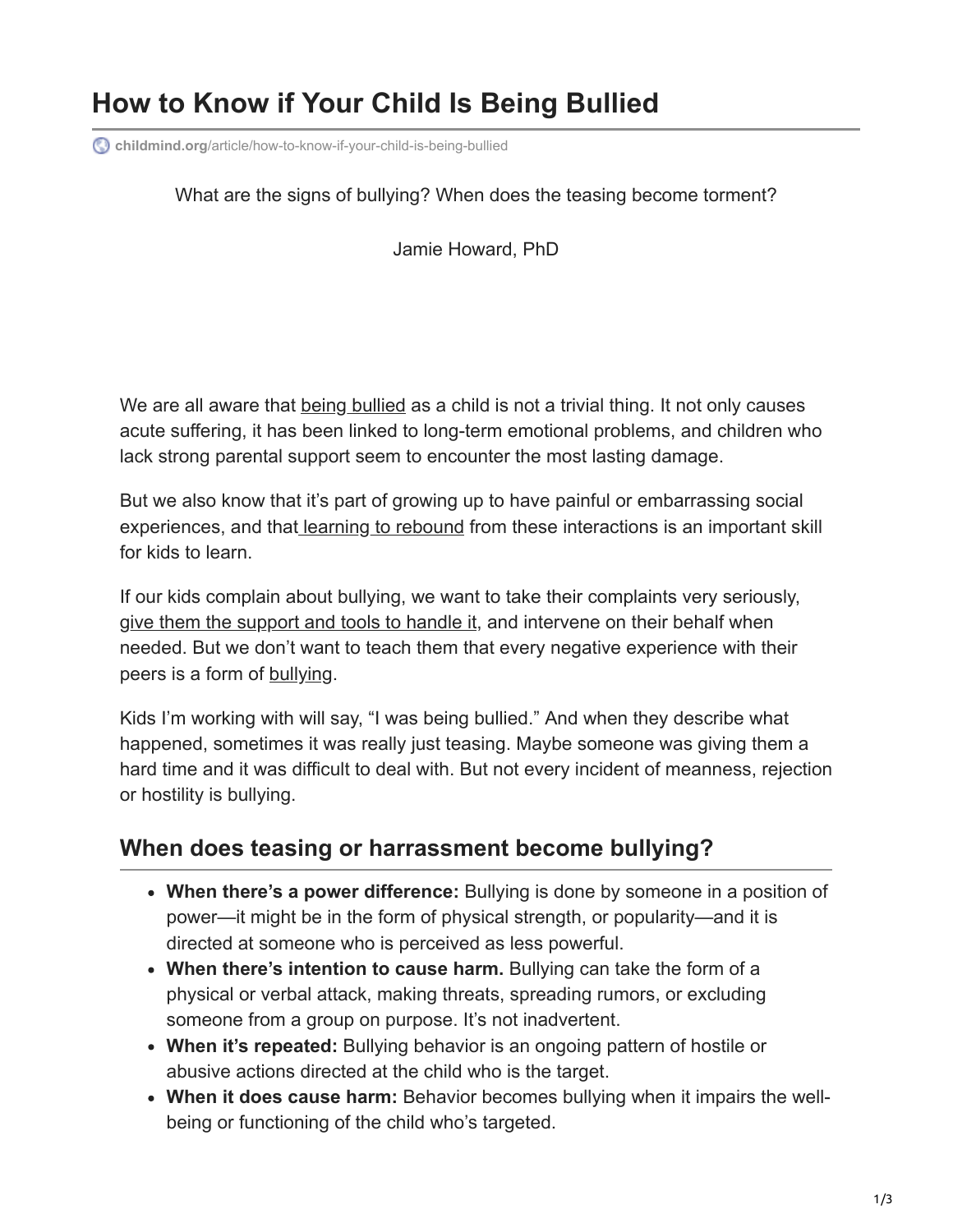If your child [reports to you that she has been bullied,](https://childmind.org/article/how-to-know-if-your-child-is-being-bullied/) my advice is to take it very seriously, because, if nothing else, it really hurt her feelings and she's struggling with it. You want to listen and express empathy without treating her as if she's fragile. You want to model a confident *we-can-solve-this-problem* attitude.

What you don't want to do is express shock and anger and vow immediately to go to the school, or talk to the child's parents. Tempering your response encourages your child to open up.

## **Before giving bullying advice, collect the facts**

Your first job is to try to get a detailed picture of what happened. It's hard when you're a parent because your stomach flips, your protective impulses kick in, and you just want to punish the kid that's hurt your child's feelings. But it's more effective to be like a reporter: "Okay, who was there? What was going on? What was said, exactly? What did you do? How did you feel?"

You're gathering all the data, the evidence of what happened. The details are important, not for the purpose of invalidating your child's feelings or minimizing what happened—"Well, that doesn't sound like it was really *that* bad"—but just so that you can tailor your strategies better.

Part of the goal of asking questions is to get a sense of the social hierarchy.

You might say, "Was it a big group of kids? Were lots of kids surrounding him when he said that to you? Is he a really popular kid? What were the other kids doing?" And it also gives you a sense of how embarrassing it might have been.

# **Strategies on how to handle bullying**

Once you've asked your child exactly what happened, here's some [bullying advice](https://childmind.org/article/how-to-arm-your-child-against-bullying/) to consider:

- **Practice assertiveness.** That means showing confidence both verbally and nonverbally**.** Suggest that your child try standing tall and saying, "Don't talk to me like that!" It can help to script some things your child could say and role-playyou do it first, and then let your child try it out.
- **Find allies.** Suggest that your child talk to his friends about ways they might handle it and ways they've handled stuff that's similar. They may have some good ideas and it will make him feel less isolated.
- **Get involved.** Activities that your child is good at, that he enjoys, are very protective. Because if he's doing something he enjoys, and he's thriving, he's not going to care as much. The [confidence](https://childmind.org/topics/concerns/confidence-self-esteem/) he feels when he's in his element will carry over to environments in which he's less secure.